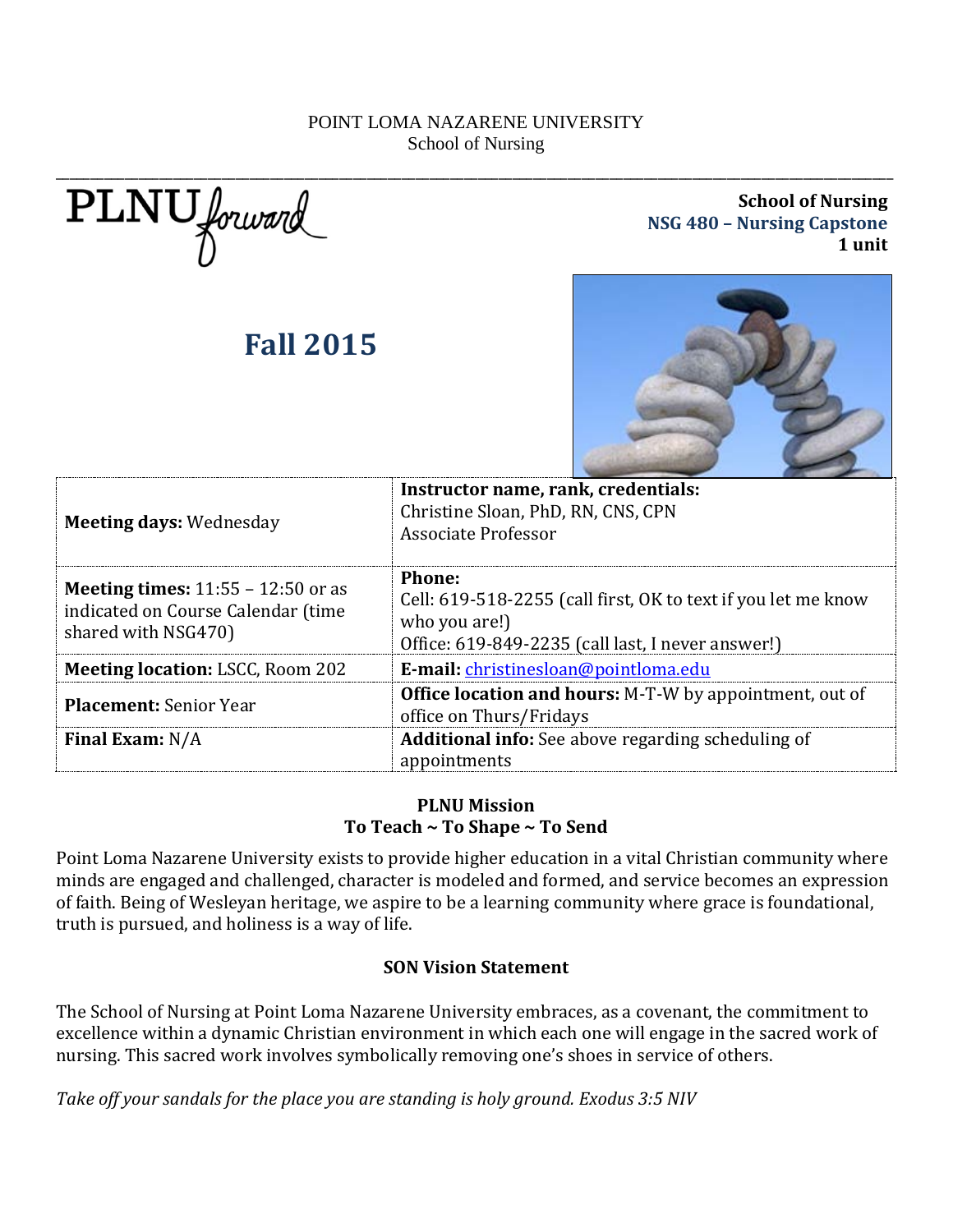#### POINT LOMA NAZARENE UNIVERSITY School of Nursing **SON Mission Statement**

The School of Nursing at Point Loma Nazarene University exists to support the university Wesleyan mission and to provide an interdisciplinary learning program of excellence. Graduates of the SON are distinctly identified by grace, truth and holiness, serving others after the example of Christ, as they are sent to fulfill their calling as professional nurses.

*So He got up from the meal, took off His outer clothing, and wrapped a towel around His waist. After that, He poured water into a basin and began to wash His disciple's feet, drying them with a towel that was wrapped around Him. John 13: 4-5 NIV* 

*Now that I, your Lord and Teacher, have washed your feet, you also should wash one another's feet. I have set you an example that you should do as I have done for you. John 13: 14-15 NIV* 

# Faculty reserves the right to make necessary schedule changes to the syllabus as the semester progresses.<br>Every attempt will be made to minimize the inconvenience to the student in the event of a change to the

syllabus. Students will be notified of changes via eClass announcement section, with accompanying email notification, in a timely manner.

## **COURSE DESCRIPTION**

Analysis and synthesis of transitional concepts, topics, and issues for students assuming a professional nursing role.

Prerequisite(s): Senior standing in Nursing program. Corequisite(s): [NSG 481](http://catalog.pointloma.edu/preview_program.php?catoid=10&poid=536&returnto=1006%23tt5372) and [NSG 470](http://catalog.pointloma.edu/preview_program.php?catoid=10&poid=536&returnto=1006%23tt1502)

Note: A minimum grade of "C" must be achieved in all co-requisite courses in order to progress in the program.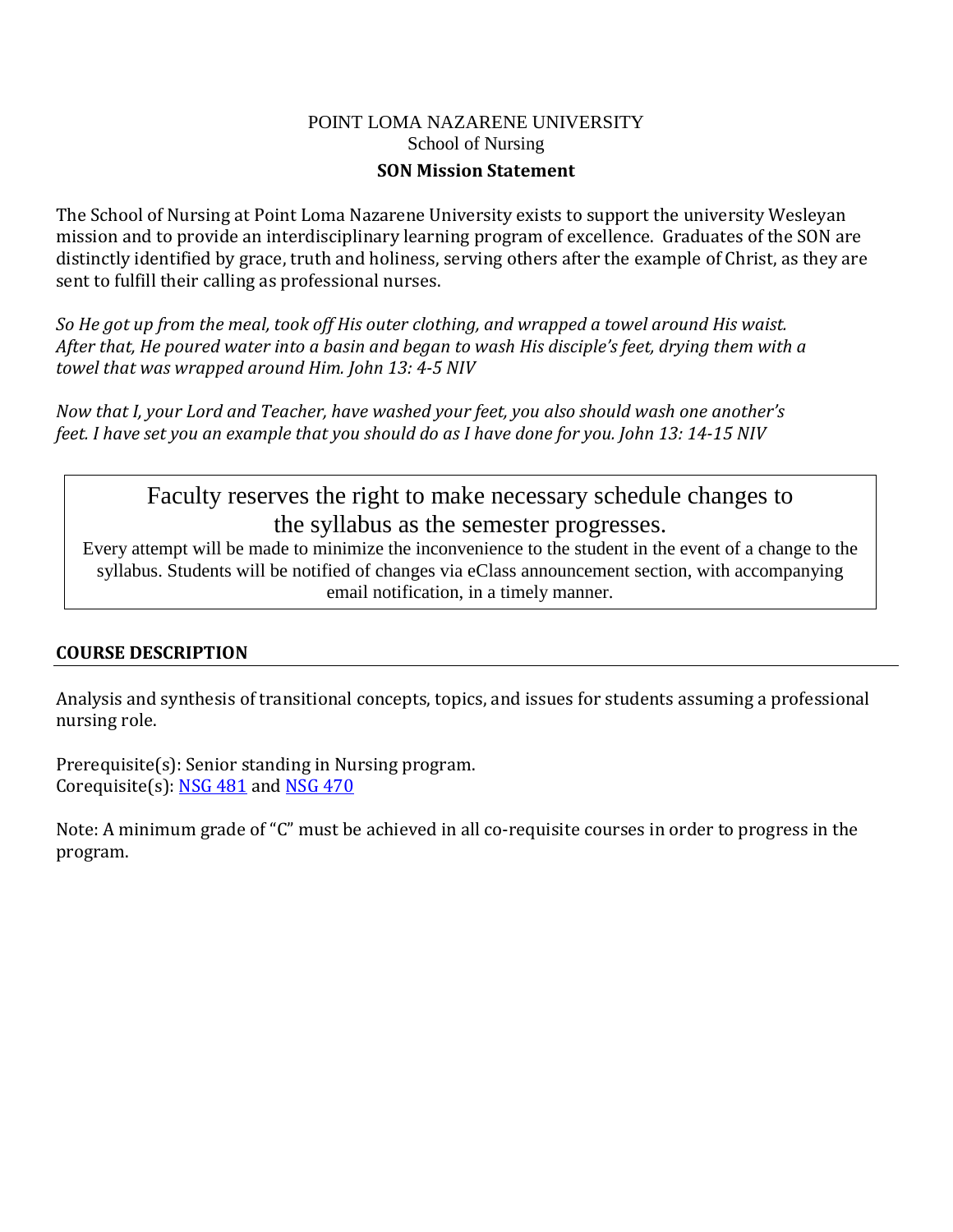## **PROGRAM VALUES & COURSE LEARNING OUTCOMES**

Upon completion of NSG 480, the student will meet the following outcomes:

**Inquiring Faithfully -** Student will demonstrate knowledge, skill and behavior of the evidence-based practice of nursing which integrates growth in reasoning, analysis, decision-making and the application of theory with the goal of advocating for others and/or self. This includes holistic nursing skills and the nursing process.

- Initiates dialogue regarding current practice to improve healthcare
- Demonstrates the use of evidence-based practices as an advocate for self and others
- Promotes positive client outcomes using evidence-based data
- Provides holistic care by considering all of the client needs (e.g. physical, psychosocial, spiritual, environmental) including family in a multicultural community
- Engages in self-care practices that facilitate optimal care of clients

**Caring Faithfully -** The student will embrace a calling to the ministry of compassionate care for all people in response to God's grace, which aims to foster optimal health and bring comfort in suffering and death.

- Demonstrates compassionate care to all people while mirroring Christ's love for all.
- Partners with the community to establish a trusting relationship
- Demonstrates ethics and values consistent with the practice of professional nursing.

**Communicating Faithfully -** The student will actively engage in the dynamic interactive process that is intrapersonal and interpersonal with the goal of advocating for others and/or self. This includes effective, culturally appropriate communication conveys information, thoughts, actions and feelings through the use of verbal and nonverbal skills.

- Engages in active listening to promote therapeutic relationships
- Demonstrates effective verbal and nonverbal communication skills to provide patient care
- Dialogs with members of the healthcare team, including the patient, to facilitate positive patient outcomes.
- Advocates for patients/families and self

• Implements patient care while honoring the diversity of patients, families and communities **Following Faithfully -** Defined as claiming the challenge from Florence Nightingale that nursing is a "divine imposed duty of ordinary work." The nursing student will integrate the ordinary work by complying with and adhering to regulatory and professional standards (e.g. ANA Code of Ethics, the California Board of Registered Nursing, Scope of Nursing Practice, SON Handbook). This includes taking responsibility, being accountable for all actions and treating others with respect and dignity.

- Engages in a professional practice environment that promotes nursing excellence
- Provides patient care within the boundaries designated by regulatory agencies, professional practices and ethical standards of a Christian nurse
- Avails self of learning opportunities to cultivate the life-long learning process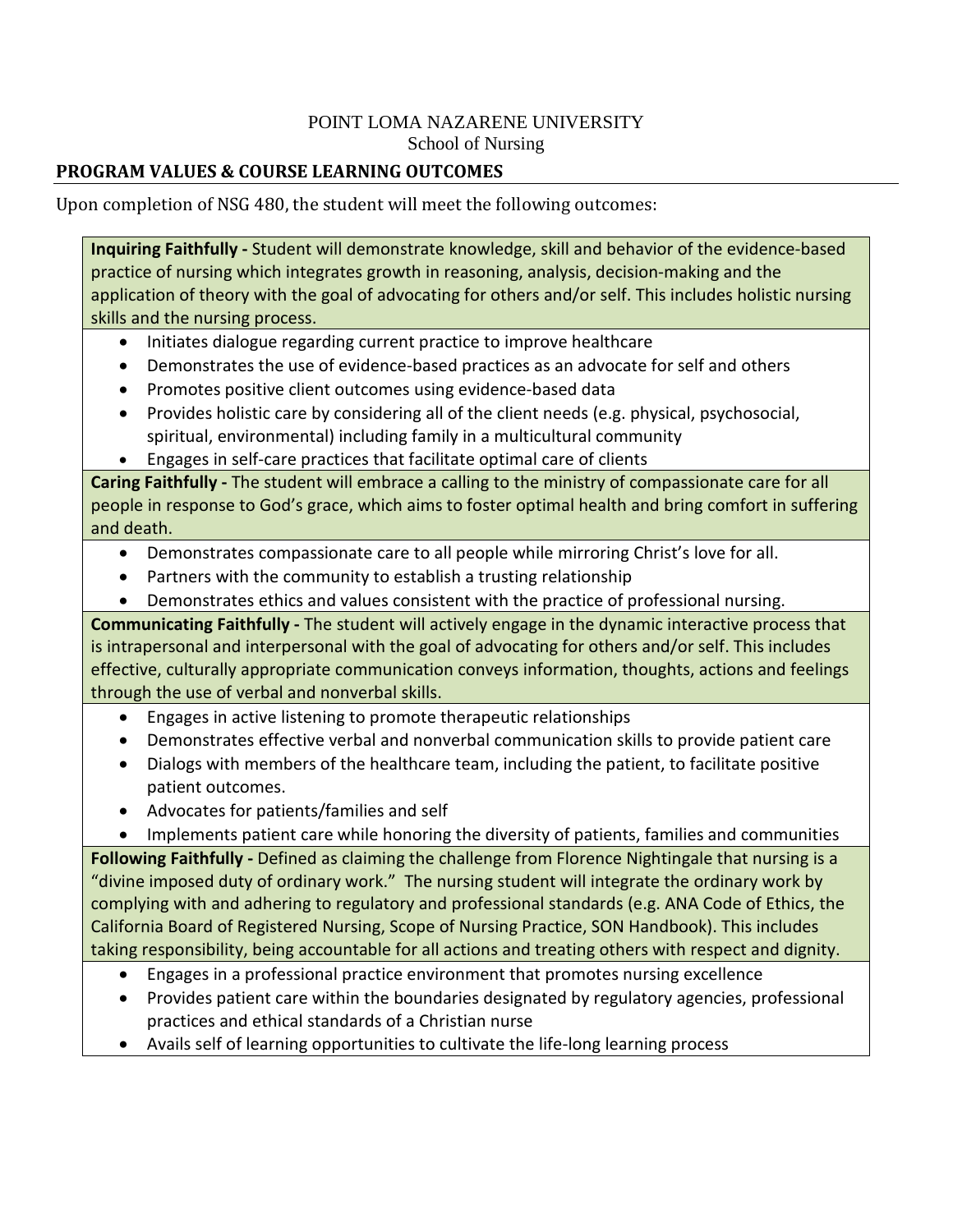**Leading Faithfully -** The student will incorporate a foundational relationship with Christ and others and embrace a willingness to serve others in the midst of life circumstances (e.g., illness, injustice, poverty). The student will role-model the need for "Sabbath Rest" as a means of personal renewal, and true care of the self, so that service to others is optimally achieved. The student will incorporate the characteristics of a servant leader including: humility, courage, forgiveness, discernment.

- Provides graceful service through compassionate responses to others' needs
- Demonstrates the principles of a servant leader as a reflection of Christ's love.
- Exhibits patient advocacy that reflects sensitivity to diversity in a holistic manner

## **COURSE CREDIT HOUR INFORMATION**

In the interest of providing sufficient time to accomplish the stated Course Learning Outcomes, this class meets the PLNU credit hour policy for a 1-unit class delivered over 15 weeks. Specific details about how the class meets the credit hour requirement can be provided upon request.

## **COURSE CONTENT OUTLINE (TOPIC OUTLINE)**

- Leadership & Management
- Evidence Based Practice
- Leading Change
- Communication
- Team Building
- Career Development
- Legal Influences on the Transition into the Professional Nurse Role
- Conflict Management
- Coordinating Patient Care
- Interdisciplinary Team Approaches
- Cultural Diversity
- Problem Solving & Decision Making
- Managing Personal & Organizational Resources
- Ethical & Political Influences on Transition into the Professional Nurse Role
- Ethical & Political Influences on Transition into the Professional Nurse Role

## **LEARNING STRATEGIES**

Discussion/Seminar, Case Scenarios, Small group work, Role Modeling, Reflection, Video Diary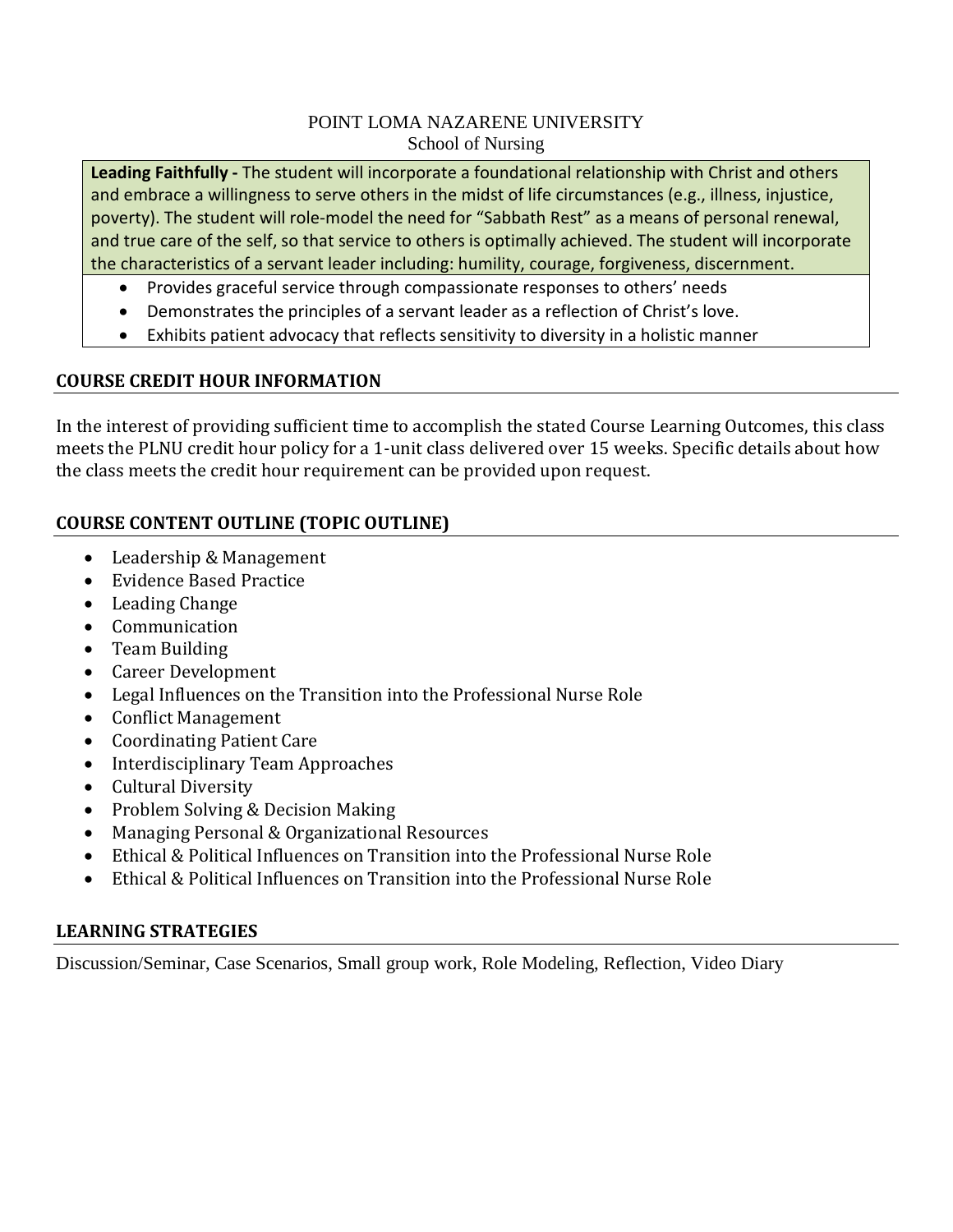## **ATTENDANCE AND PARTICIPATION**

Regular and punctual attendance at all classes is considered essential to optimum academic achievement. If the student is absent from more than 10 percent of class meetings, the faculty member has the option of filing a written report which may result in de-enrollment. If the absences exceed 20 percent, the student may be de-enrolled without notice. If the date of de-enrollment is past the last date to withdraw from a class, the student will be assigned a grade of W or WF consistent with university policy in the grading section of the catalog. See **Academic Policies** in the undergrad student catalog.

## **INCOMPLETE AND LATE ASSIGNMENTS**

All assignments are to be submitted as specified by faculty, including assignments posted in Canvas and LiveText.

## **ACADEMIC DISHONESTY**

Students should demonstrate academic honesty by doing original work and by giving appropriate credit to the ideas of others. As explained in the university catalog, academic dishonesty is the act of presenting information, ideas, and/or concepts as one's own when in reality they are the results of another person's creativity and effort. Violations of university academic honesty include cheating, plagiarism, falsification, aiding the academic dishonesty of others, or malicious misuse of university resources. A faculty member who believes a situation involving academic dishonesty has been detected may assign a failing grade for a) that particular assignment or examination, and/or b) the course following the procedure in the university catalog. Students may appeal also using the procedure in the university catalog. See [AcademicPolicies](http://www.pointloma.edu/experience/academics/catalogs/undergraduate-catalog/point-loma-education/academic-policies) for further information.

## **School of Nursing Professional Standards**

Students are required to adhere to professional standards while students at PLNU. The School of Nursing has developed these standards to provide clarification of expected professional behaviors.

- *Present yourself professionally in all interactions with all persons.*
- *Behave in an honest and ethical manner*
- *Utilize respectful communication*
- *Be proactive rather than reactive*
- *Be accountable for your behavior and actions*
- *Be prepared and punctual*

## **Additional guidelines:**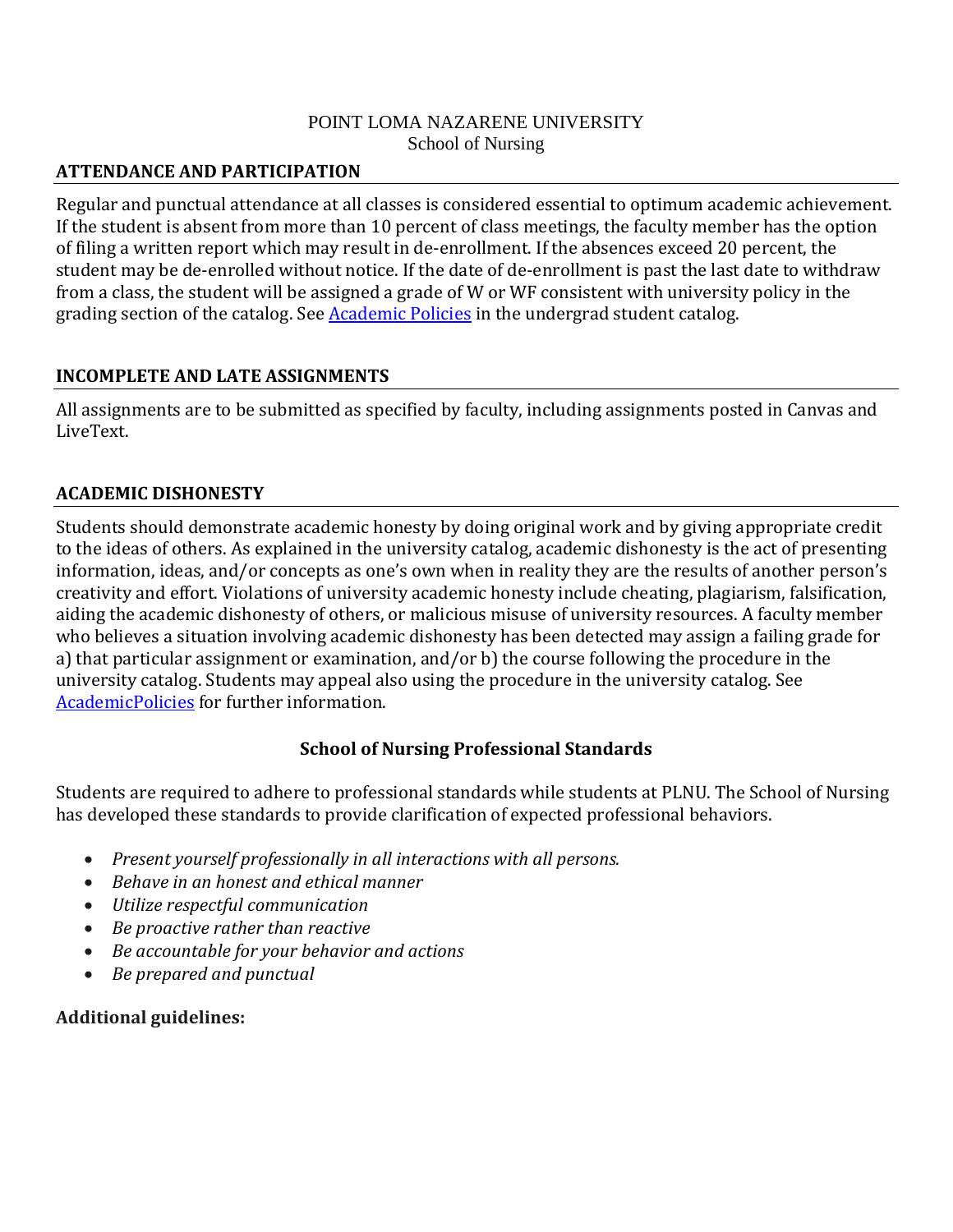- **Use of Technology:** Point Loma Nazarene University encourages the use of technology for learning, communication, and collaboration. The use of laptops, cell phones and other electronic devices in the classroom is at the discretion of the professor. It is considered unprofessional and discourteous to use any device during class time for reasons other than course related purposes. Cell phones should be kept on vibrate or silent during class time unless arrangements have previously been made with the professor.
- **Social Media:** Social networking sites are a great way to connect with many others. All students are advised to employ professional standards on these sites; stay positive, never criticize, condemn or complain. A general rule to follow: if what you have posted does not enhance your professional image then it probably needs to be excluded from posting! Hospitals/employers do look at Facebook!
- **Academic Honesty:** Plagiarism or cheating in any nursing or non-nursing class as a pre-nursing or nursing major will have consequences within the School of Nursing. Disciplinary action will be at the discretion of the instructor, the guidance of the Dean of the School of Nursing, and SON handbook, and may include assignment/class failure, as well as possible dismissal from the program.

## **ACADEMIC ACCOMMODATIONS**

While all students are expected to meet the minimum academic standards for completion of this course as established by the instructor, students with disabilities may request academic accommodations. At Point Loma Nazarene University, students must request that academic accommodations by filing documentation with the [Disability Resource Center](http://www.pointloma.edu/experience/offices/administrative-offices/academic-advising-office/disability-resource-center) (DRC), located in the Bond Academic Center. Once the student files documentation, the Disability Resource Center will contact the student's instructors and provide written recommendations for reasonable and appropriate accommodations to meet the individual needs of the student. See **Academic Policies** in the undergrad student catalog.

## **FERPA POLICY**

In compliance with federal law, neither PLNU student ID nor social security number should be used in publicly posted grades or returned sets of assignments without student written permission. This class will meet the federal requirements by (Note: each faculty member should choose one strategy to use: distributing all grades and papers individually; requesting and filing written student permission; or assigning each student a unique class ID number not identifiable on the alphabetic roster.). Also in compliance with FERPA, you will be the only person given information about your progress in this class unless you have designated others to receive it in the "Information Release" section of the student portal. See [Policy Statements](http://www.pointloma.edu/experience/academics/catalogs/undergraduate-catalog/policy-statements) in the undergrad student catalog.

## **EXAMINATION POLICY**

Examinations may be deferred due only to illness or because of other equally valid conditions over which the student has no control". Extenuating circumstances will be determined by the faculty of record.

Successful completion of this class requires taking the **FINAL** examination **on its scheduled day**. The final examination schedule is posted on the [Class Schedules](http://www.pointloma.edu/experience/academics/class-schedules) site. No requests for early examinations or alternative days will be approved.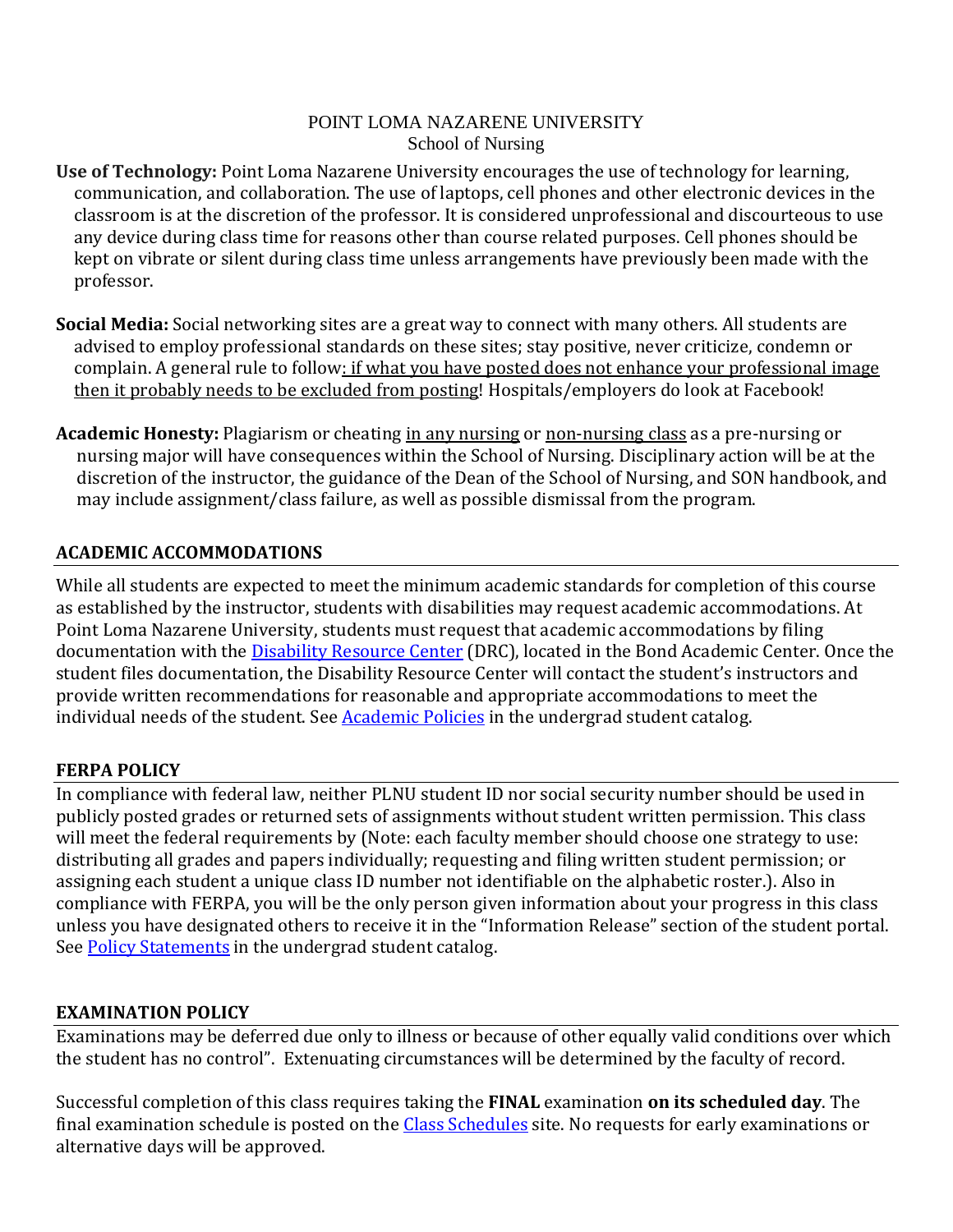#### **USE OF TECHNOLOGY**

Point Loma Nazarene University encourages the use of technology for learning, communication, and collaboration. The use of technology during class will be determined at the discretion of the faculty.

## **SCHOOL OF NURSING – GRADING POLICIES**

• **Grading Scale** to be used for all exams and final course grades:

 $93-100\% = A$  $90 - 92\% = A$  $87 - 89\% = B +$  $84 - 86\% = B$  $81 - 83\% = B$  $78 - 80\% = C +$  $75 - 77\% = C$  - Must have minimum of 75% to progress in the program  $73 - 74\% = C$  $71 - 72\% = D+$  $68 - 70\% = D$ Below  $68% = F$ 

- The Professor of Record has the authority to determine the schedule and re-scheduling of examinations
- All assigned course work, regardless of grade, must be completed to receive a final course grade.
- In order to receive a passing grade in the course, the student must achieve a cumulative average of 75% on tests and quizzes. Grades/points will not be rounded. For example: 80.5% does not round to 81% resulting in a grade of C+ instead of a B-. A grade of less than a "C" (Below 75%) prohibits the student from continuing in the nursing program until the course is repeated with a satisfactory grade of  $\geq$  C.
- A grade of at least a "C" in each nursing theory, prerequisite, and/or co requisite course is required in order to progress to the next course or level. The nursing theory and related clinical courses must be taken concurrently and the student must receive a passing grade of "Credit" in the clinical course in order to progress to the next course or level.
- Throughout the curriculum (whether pre-nursing or nursing) students may repeat one prerequisite or nursing course. With the need for a second repeat of any pre-requisite or nursing course the student will be dismissed from the nursing program.

#### **COURSE-SPECIFIC POLICIES**

## **METHODS OF ASSESSMENT & EVALUATION**

## Exams: none

Assignments: Guided Reflective Journals (from NSG481), Learning Activities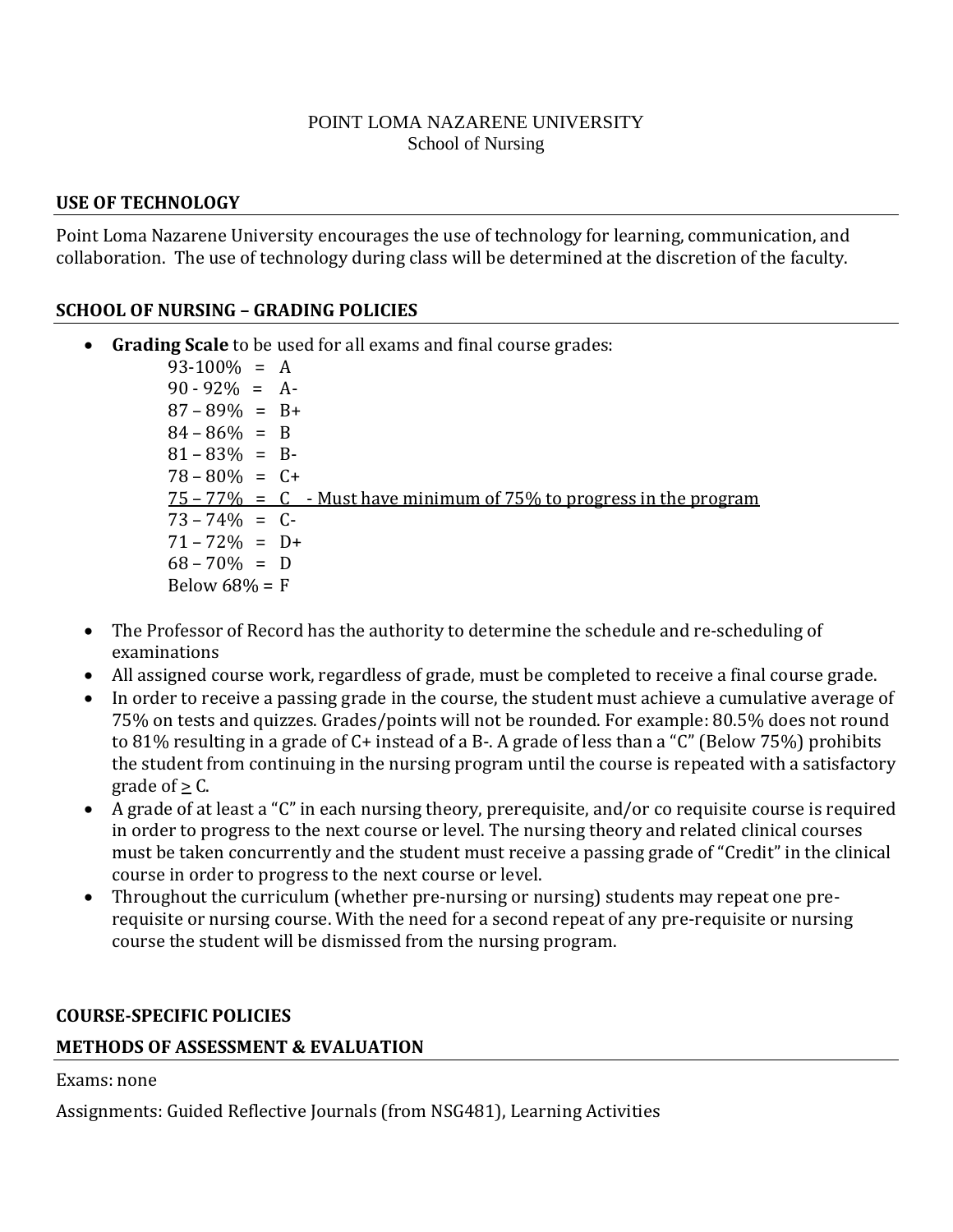Professional Dress Days (see calendar) Guidelines:

- Business/Interview appropriate
- Conservative suit, slacks, jacket, dress shirt/blouse, skirt (at or below the knee)
- Clean, wrinkle-free
- Loose-fitting clothing.
- Closed-toe shoes
- No flip-flops or sandals or athletic shoes
- Shirts do not expose cleavage, chest or midriff
- Undergarments are not visible
- Conservative jewelry is worn
- Hair is unadventurous, styled, neat and off-the-collar.

PLNU email will be used for official class communication and students are expected to check messages each weekday with exception to holidays. NSG 480 syllabus, assignments, grades and announcements will be made through Canvas. This site needs to be checked regularly.

|                                             | Date      |                                         |                 |               |
|---------------------------------------------|-----------|-----------------------------------------|-----------------|---------------|
|                                             | Completed | <b>Method of Evaluation</b>             | Possible points | Earned points |
|                                             |           | Tell the Story Revisited                | 30              |               |
| Assignments                                 |           | <b>Creative Project Revisited</b>       | 24              |               |
|                                             |           | Journal: Humility                       | 20              |               |
|                                             |           | Journal: Courage                        | 20              |               |
|                                             |           | Journal: Discernment                    | 20              |               |
| Assignments: Guided<br>Reflective Journals, |           | Journal: Forgiveness                    | 20              |               |
|                                             |           | Journal: Your Choice                    | 20              |               |
|                                             |           | Journal: Your Choice                    | 20              |               |
| <b>COURSE Grade</b>                         |           | <b>Total Points Possible for Course</b> | 174 points      |               |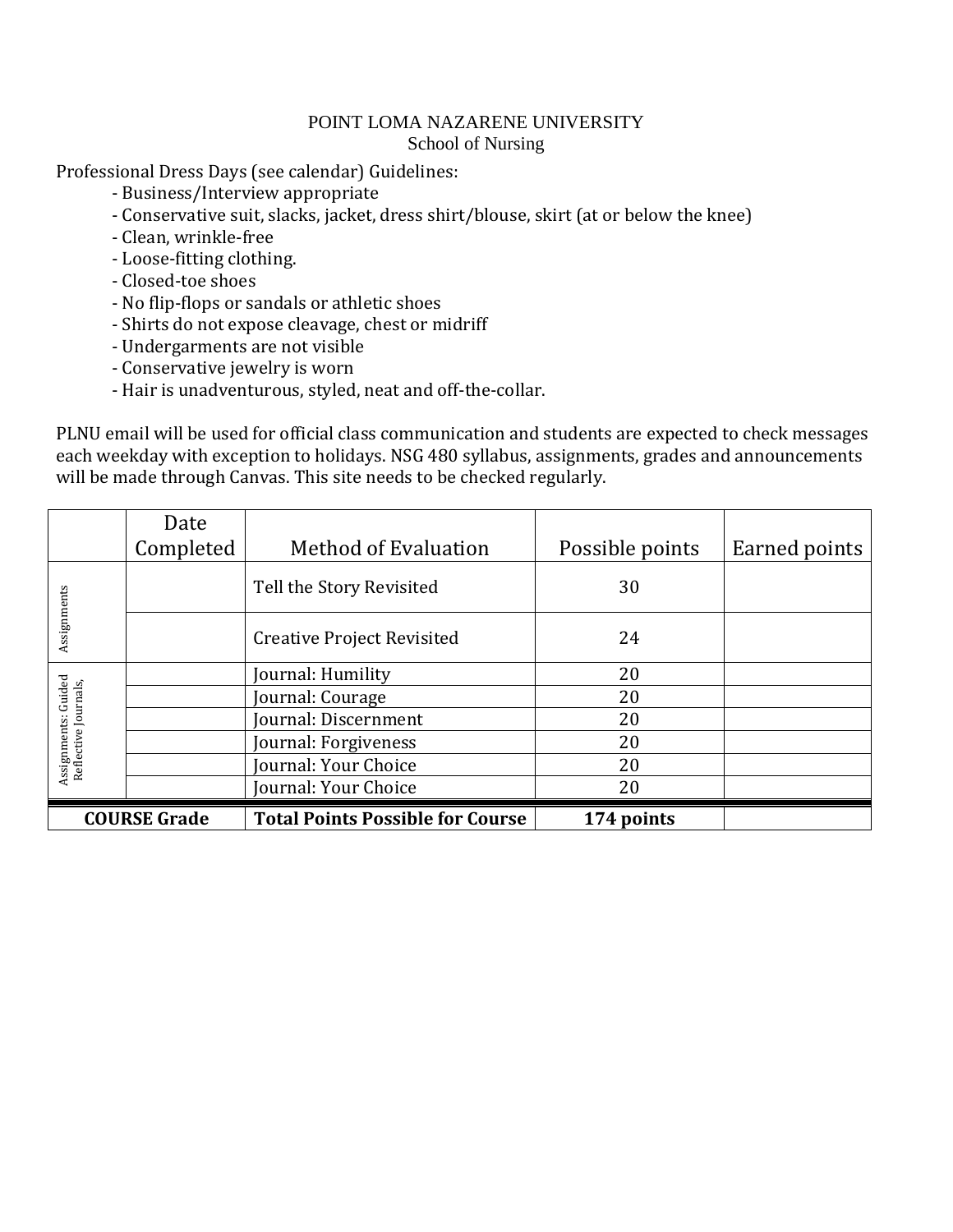## **REQUIRED TEXTS & RECOMMENDED STUDY RESOURCES**

Same as NSG 470 & NSG 481

Shelly, J.A. & Miller, A.B. (2006). *Called to care* (2<sup>nd</sup> Ed). Illinois; IVP Academic. (Text from NSG 150)

## **PORTFOLIO REQUIREMENT**

At the conclusion of each course, students are expected to complete/update a LiveText® portfolio including self-evaluation of outcomes using the BSN Growth Portfolio template. The portfolio provides evidence supporting professional development and attainment of PLNU SON BSN graduate outcomes. For this course, the following assignment(s) are **required** to be submitted in LiveText®.

- Guided Reflective Assignments: Humility, Courage, Discernment, Forgiveness
- Tell the Story Revisited
- Creative Project Revisited

Students are strongly encouraged to submit additional coursework into LiveText to demonstrate personal and professional growth.

#### **LEADERSHIP REQUIREMENT**

Attendance of at least one SON meeting is required on an annual basis for each student.

### **REQUIRED LEARNING ACTIVITIES**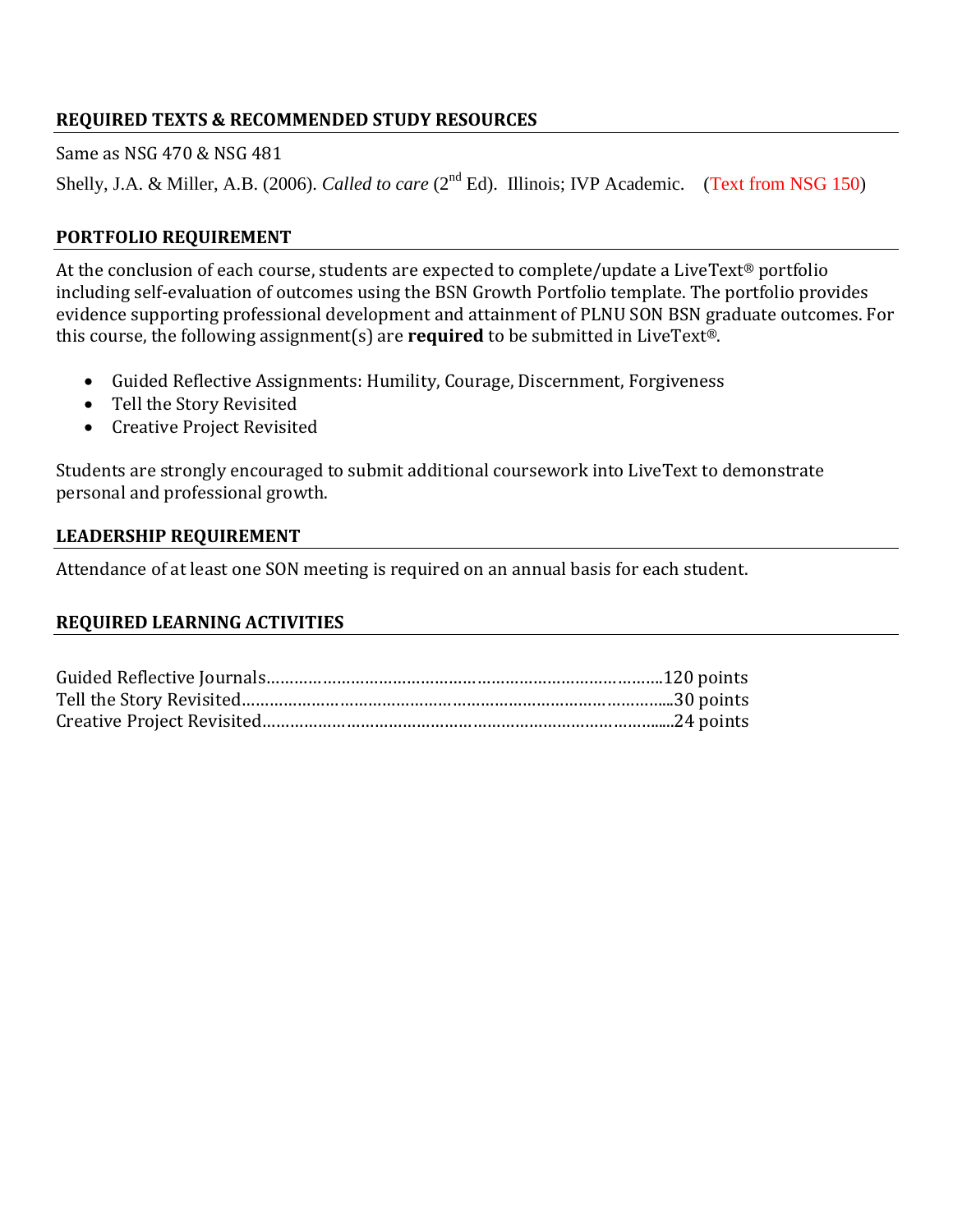## **LEARNING ACTIVITY #1:** Guided Reflective Assignment (120 points)

Purpose:

Maintain a guided reflective assignment of weekly clinical activities, personal evaluation, and lessons learned in clinical experiences. Please journal about a significant clinical situation or critical incident that you experience during the clinical shift. Address each of the sections listed below. The bulleted prompts are there to guide you through each section of your journal paper. All HIPAA requirements must be upheld; therefore, pseudonyms must be used when referring to patients, family members, staff members, faculty, students, etc. **There are 6 required journals, 20 points each. The journals should focus these required themes:** 

- Humility
- Courage
- Discernment
- Forgiveness
- (2) Your Choice (i.e., Any of the above topics or a new one such as: Customer Service, Leadership & Management Theories, Change Theories, Communication Issues, Time Management/Prioritization/Organization, Handling of Adversity, Coordination of Care, etc.)

DUE: The Guided Reflective Assignments are due 7 days following the beginning of the clinical shift by 1700 via NSG 481 eClass. **Note:** There are no journals required for the 1st two clinical shifts or the last 2 clinical shifts of the semester. This allows students time to complete required paperwork such as orientation and evaluation.

| <b>Criteria for Guided Reflective Assignments</b>                        | <b>Possible</b> | <b>Earned</b> |
|--------------------------------------------------------------------------|-----------------|---------------|
|                                                                          | <b>Points</b>   | <b>Points</b> |
| Cover Page: Student Name, Journal Number, Journal Theme, Date            |                 |               |
| of Clinical Experience, Preceptor Name, DUE Date for Journal             | 1               |               |
| (7 days after the beginning of the start of the Clinical Experience)     |                 |               |
| Description of the Clinical Context, Clinical Experiences &              |                 |               |
| <b>Identification of Journal Theme: Describe the following:</b>          |                 |               |
| <b>Clinical Context</b>                                                  |                 |               |
| What clinical day/night is this?<br>$\bullet$                            |                 |               |
| What theme will you address in this journal?<br>$\bullet$                |                 |               |
| Describe the context of the unit (e.g. calm unit due to low<br>$\bullet$ |                 |               |
| census; short staff; post code blue, preceptor change etc)               |                 |               |
| <b>Clinical Experiences</b>                                              | 4               |               |
| Provide an overview of your patient assignment.<br>$\bullet$             |                 |               |
| What happened on this clinical shift?<br>$\bullet$                       |                 |               |
| What specific actions took place during the event? (Your<br>$\bullet$    |                 |               |
| actions, others' actions, etc.)                                          |                 |               |
| Were there any specific or unique conditions related to the<br>$\bullet$ |                 |               |
| event?                                                                   |                 |               |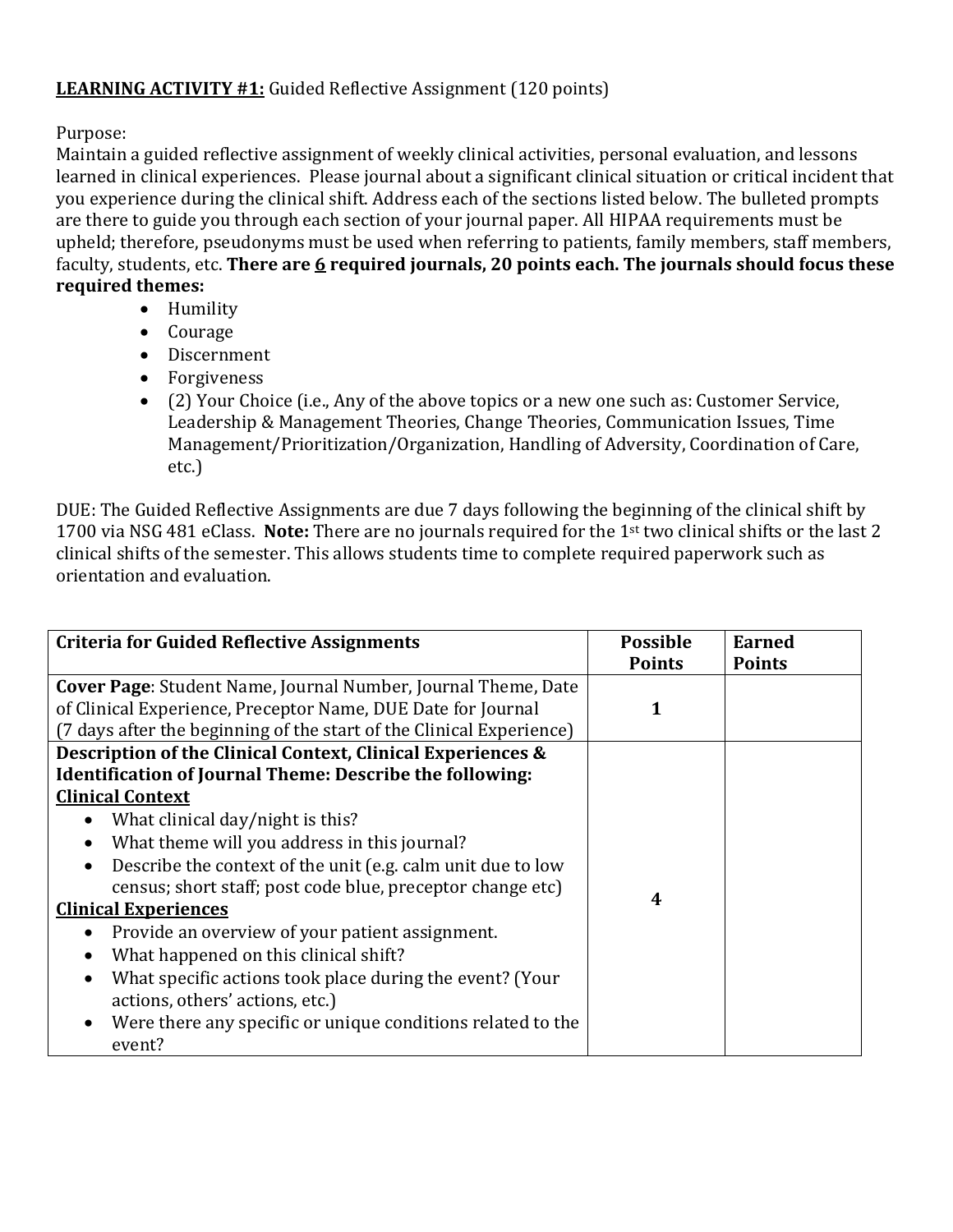| Personal Reactions & Evaluation of the Situation: Description           |              |  |
|-------------------------------------------------------------------------|--------------|--|
| of what you were thinking and feeling. Use the following                |              |  |
| questions to guide your description, as applicable:                     |              |  |
| What were your thoughts during the event?                               |              |  |
| What were your feelings related to the event?                           |              |  |
| Were your actions the most appropriate for this particular<br>$\bullet$ | 5            |  |
| incident? Why or why not?                                               |              |  |
| What were the positive and negative aspects and<br>$\bullet$            |              |  |
| outcomes of the incident?                                               |              |  |
| Were there aspects or influences that interfered with                   |              |  |
| doing a better job? What were they?                                     |              |  |
| <b>Analysis of the Situation:</b>                                       |              |  |
| What personal clinical objectives did you meet today and<br>how?        |              |  |
| Incorporate/Integrate two text/ATI/journal                              |              |  |
| theory/references into body of written clinical experience.             |              |  |
| Ensure references are course textbooks and pertinent                    |              |  |
| topical research articles from peer reviewed journals.                  |              |  |
| Additionally, you may use the following questions to guide              |              |  |
| deeper analysis, as applicable:                                         | 6            |  |
| How can you make sense of what happened?<br>$\bullet$                   |              |  |
| At the time of the event, what guided your actions?<br>$\bullet$        |              |  |
| What should you have used to guide your actions?                        |              |  |
| How did you use your knowledge in this situation? Did<br>$\bullet$      |              |  |
| you possess the knowledge and skill level needed for the                |              |  |
| event?                                                                  |              |  |
| • What did you learn that surprises you?                                |              |  |
| Conclusion. Identify your lessons learned, how you will                 |              |  |
| incorporate what you have learned today into your nursing               |              |  |
| practice. Use the following questions to guide your                     |              |  |
| conclusion, as applicable:                                              |              |  |
| What did you learn as a result of this event? What were                 |              |  |
| your lessons learned today?                                             | 3            |  |
| Do you need to modify your beliefs, assumptions, and                    |              |  |
| attitudes? If this event were to occur again, how will you              |              |  |
| act similarly/differently?                                              |              |  |
| How has this situation influenced your practice?                        |              |  |
| <b>Professional writing:</b>                                            |              |  |
| Correct grammar/spelling                                                |              |  |
| APA (6 <sup>th</sup> edition) format: Title page, page numbers,         | $\mathbf{1}$ |  |
| running head, headers, citations, references                            |              |  |
| Clearly understood.                                                     |              |  |
| Total:                                                                  |              |  |
| Two points will be deducted per day for late journals.                  | 20           |  |
| DUE: The Guided Reflective Assignments are due 7 days following         |              |  |
| the beginning of the clinical shift by 1700 via NSG 481 eClass.         |              |  |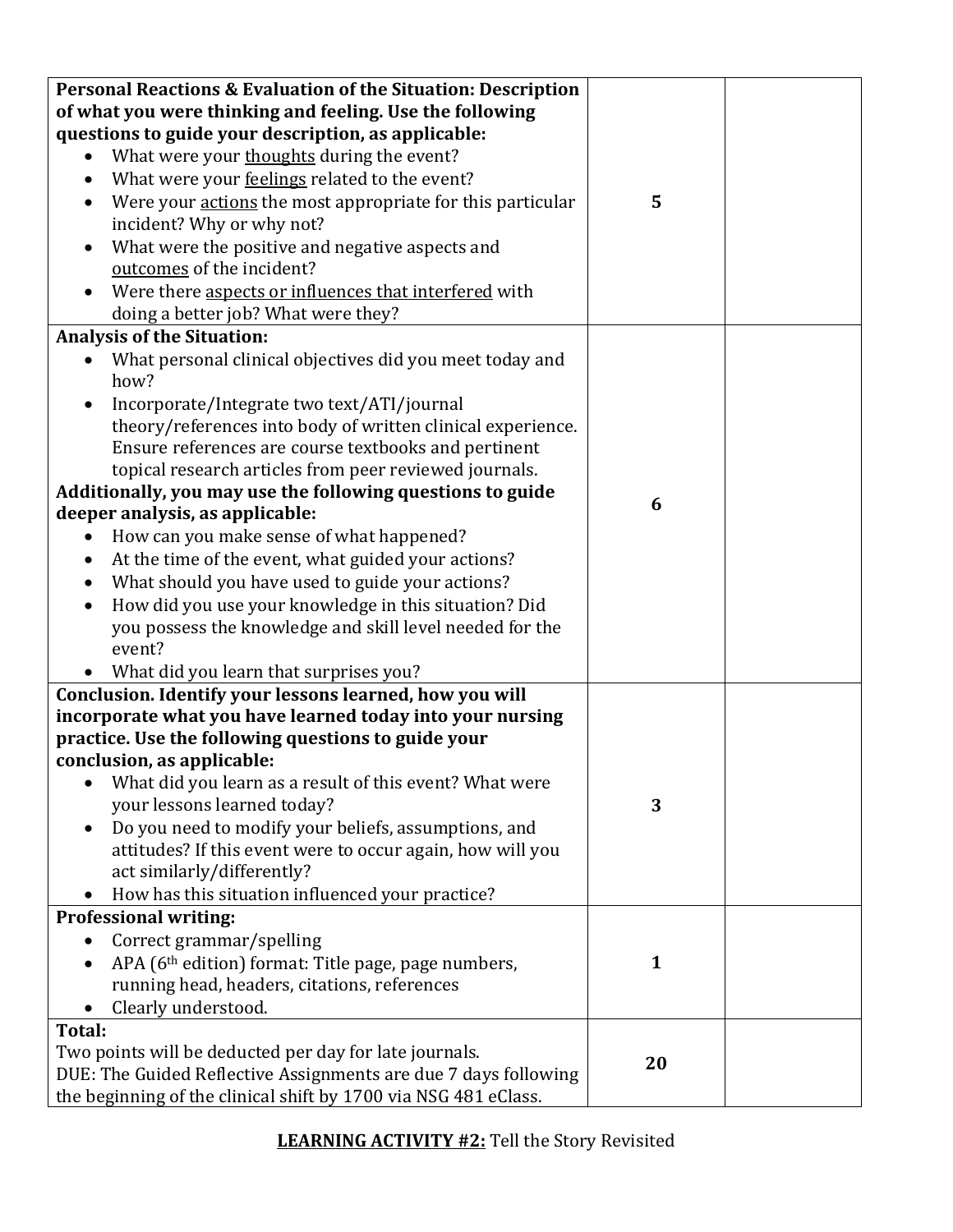## 30 points possible

**Purpose:** Similar to the Tell the Story assignment from NSG 150, this assignment now asks you to Tell Your Story as you move to professional nursing practice. The student will produce a 2 minute video that will include: an introduction of self, areas for growth, why you choose nursing as your vocation and a specific culminating question (see below) assigned. This video should capture the essence of who you are, why you want to be a nurse and how you will make a difference. Vocation is much more than a job or a career. Vocation is a calling, commitment, a passion, and a motivation to make a difference in the lives of those in your trust.

A group of student videos will be shown in class. Nurses from the community will be invited to provide critique. After the videos are viewed, the panel of students will be led through a dialogue/discussion by nurses from the community. The nurses will share their overall impressions, ideas, and thoughts on the videos viewed. **There will NOT be critique of individual videos.**

Students should be prepared to respond to any of the 5 culminating questions:

- **Group 1 Date:** 
	- Describe a time when you did not agree with a "leader" and what did you do.
- **Group 2 Date:**

Describe a rule you would break, and why.

• **Group 3 Date:**

Describe a time when you had "conflict" and what did you learn.

• **Group 4 Date:** 

Describe how you will apply the California Scope of Regulation (Excerpt from Business and Professions Code) Division 2, Chapter 6, Article 2, Section 2725.b (1-4).

• **Group 5 Date:** 

Describe how you have applied the ANA Code of Ethics to your nursing practice.

**The due date(s) for uploading the video into Canvas and Livetext is the Monday (before 2230) prior to assigned Wednesday, presentation date.**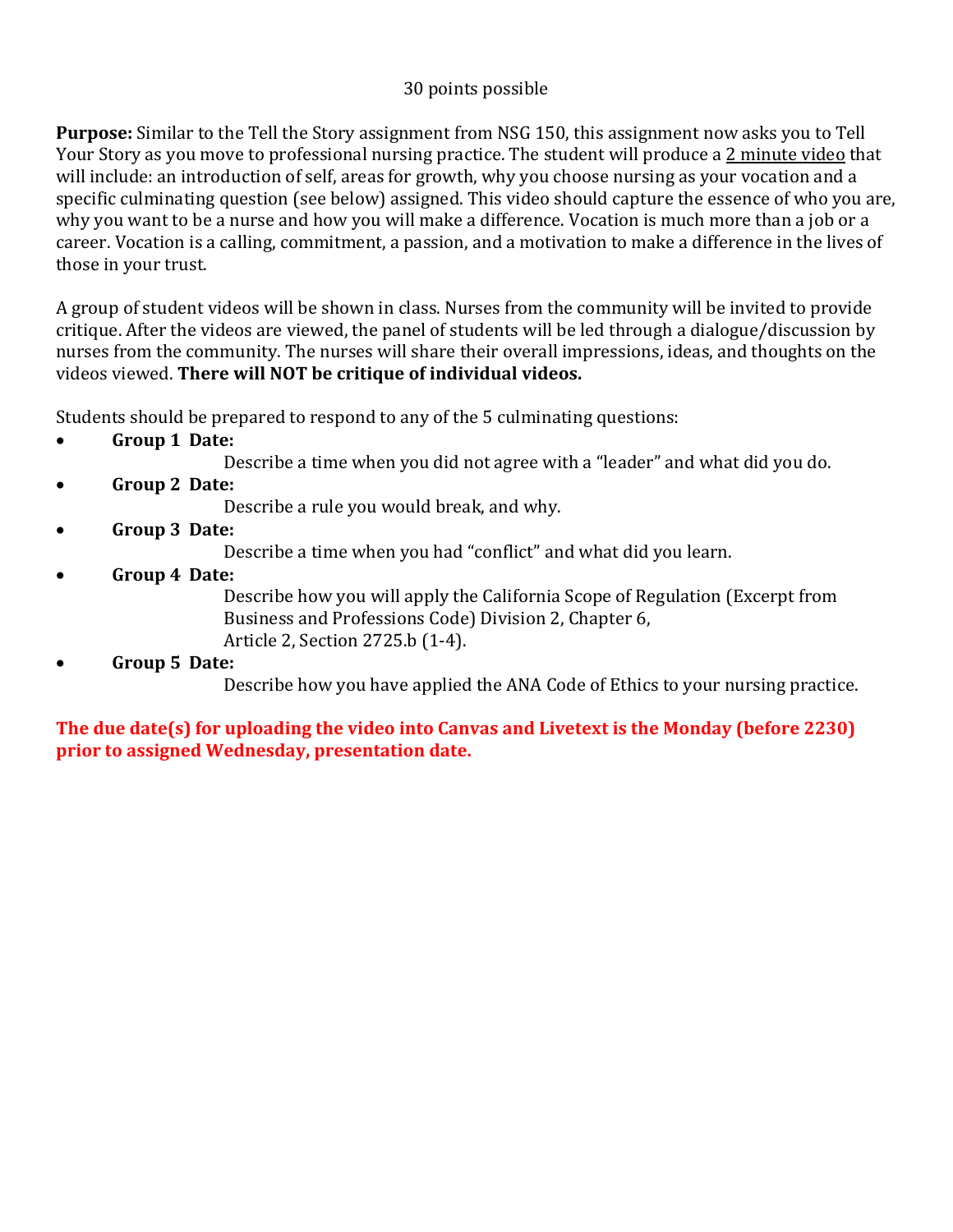| <b>Tell the Story Revisited</b>              |                                                               |                     |                                          |                                                        |  |
|----------------------------------------------|---------------------------------------------------------------|---------------------|------------------------------------------|--------------------------------------------------------|--|
| <b>Student Learning</b>                      |                                                               |                     |                                          |                                                        |  |
| Outcomes: Upon                               | <b>Initial</b>                                                | <b>Emerging</b>     | Developed                                | <b>Highly Developed</b>                                |  |
| completion of this<br>assignment the student | 2 Points                                                      | 3 Points            | 4 Points                                 | 6 points                                               |  |
| will be able to:                             |                                                               |                     |                                          |                                                        |  |
| 1. Video: Reflect on your                    |                                                               |                     | Verbalizes basic                         | Thoughtfully articulates                               |  |
| perceptions while in NSG                     | N0 points will be earned                                      |                     | description of                           | description of                                         |  |
| 150/250 regarding the                        |                                                               |                     | - early thoughts and ideas               | - early thoughts and ideas                             |  |
| vocation of nursing                          | If student describes less than 3 of the                       |                     | of the vocation of nursing               | of the vocation of nursing                             |  |
| PLNU-                                        | criteria in the <i>developed</i> or <i>highly</i>             |                     | - perceptions (accurate or               | - perceptions (accurate or                             |  |
| SON-Inquiring                                | developed columns                                             |                     | not)                                     | not)                                                   |  |
| Caring                                       |                                                               |                     | - review of NSG 150/250                  | - review of NSG 150/250                                |  |
| Communicating<br>Following                   |                                                               |                     | journal entries                          | journal entries                                        |  |
| Leading                                      |                                                               |                     |                                          |                                                        |  |
| Course-Inquiring 1,5                         |                                                               |                     |                                          |                                                        |  |
| Caring $1,2,3$                               |                                                               |                     |                                          |                                                        |  |
| Communicating                                |                                                               |                     |                                          |                                                        |  |
| 2,4,5                                        |                                                               |                     |                                          |                                                        |  |
| Following 1,2,3                              |                                                               |                     |                                          |                                                        |  |
| Leading 1,2,3                                |                                                               |                     |                                          |                                                        |  |
| 2. Video: Describe your<br>learned realities | N0 points will be earned                                      |                     | Verbalizes basic<br>discussion of        | Thoughtfully discusses<br>-self as an extension of the |  |
| regarding the vocation of                    | If student describes less than 4 of the                       |                     | -self as an extension of the             | vocation of nursing                                    |  |
| nursing to this point.                       | criteria in the <i>developed</i> or <i>highly</i>             |                     | vocation of nursing                      | -vocation as a calling                                 |  |
|                                              | developed columns                                             |                     | -vocation as a calling                   | -at least 2 areas for growth                           |  |
|                                              |                                                               |                     | -at least 2 areas for growth             | -why the choice of nursing                             |  |
|                                              |                                                               |                     | -why the choice of nursing               | to live out vocation                                   |  |
| 3. Video: Discusses                          |                                                               |                     | to live out vocation<br>Verbalizes basic |                                                        |  |
| assigned culminating                         | N0 points will be earned<br>Culminating question lacked basic |                     | discussion of culminating                | Thoughtfully discusses<br>response to culminating      |  |
| question                                     | content and discussion                                        |                     | question                                 | question                                               |  |
| 4. Video: Uses verbal and                    | 2 points                                                      | 3 points            | Includes 8 of the 9 criteria             | Includes $(n=9)$ :                                     |  |
| nonverbal information to                     | Includes $\leq 6$ of                                          | Includes 7 of the 9 | listed under highly                      | - introduction of self                                 |  |
| tell your story                              | the 9 criteria                                                | criteria listed     | developed                                | -speech clear and non-                                 |  |
| PLNU-                                        | listed under                                                  | under <i>highly</i> |                                          | rushed                                                 |  |
| SON-Inquiring                                | highly                                                        | developed           |                                          | -professional attire                                   |  |
| Caring                                       | developed                                                     |                     |                                          | -professional setting/                                 |  |
| Communicating<br>Following                   |                                                               |                     |                                          | environment<br>-professional verbiage                  |  |
| Leading                                      |                                                               |                     |                                          | -avoids "um", "like",                                  |  |
| Course-Inquiring 2,5                         |                                                               |                     |                                          | and/or speech fillers                                  |  |
| Caring 1,2,3                                 |                                                               |                     |                                          | - eye contact engaging                                 |  |
| Communicating                                |                                                               |                     |                                          | -stays within the 2 minute                             |  |
| 1,2,3,4,5                                    |                                                               |                     |                                          | time frame                                             |  |
| Following 1,2,3                              |                                                               |                     |                                          | - uploaded video to Canvas                             |  |
| Leading 1,2,3                                |                                                               |                     |                                          | and Livetext prior to 2230                             |  |
| Essentials-                                  |                                                               |                     |                                          | on the Monday before<br>presentation date              |  |
| 5. Panel Discussion:                         | NO points will be earned                                      |                     | Basic response to                        | Thoughtfully responded to                              |  |
| Responded to questions                       | Response to question(s) lacked basic                          |                     | community members'                       | community members'                                     |  |
| from community                               | content and discussion                                        |                     | questions                                | questions                                              |  |
| members in a                                 |                                                               |                     |                                          |                                                        |  |
| professional manner                          |                                                               |                     |                                          |                                                        |  |
|                                              |                                                               |                     | <b>Total Points</b>                      |                                                        |  |
|                                              |                                                               |                     |                                          |                                                        |  |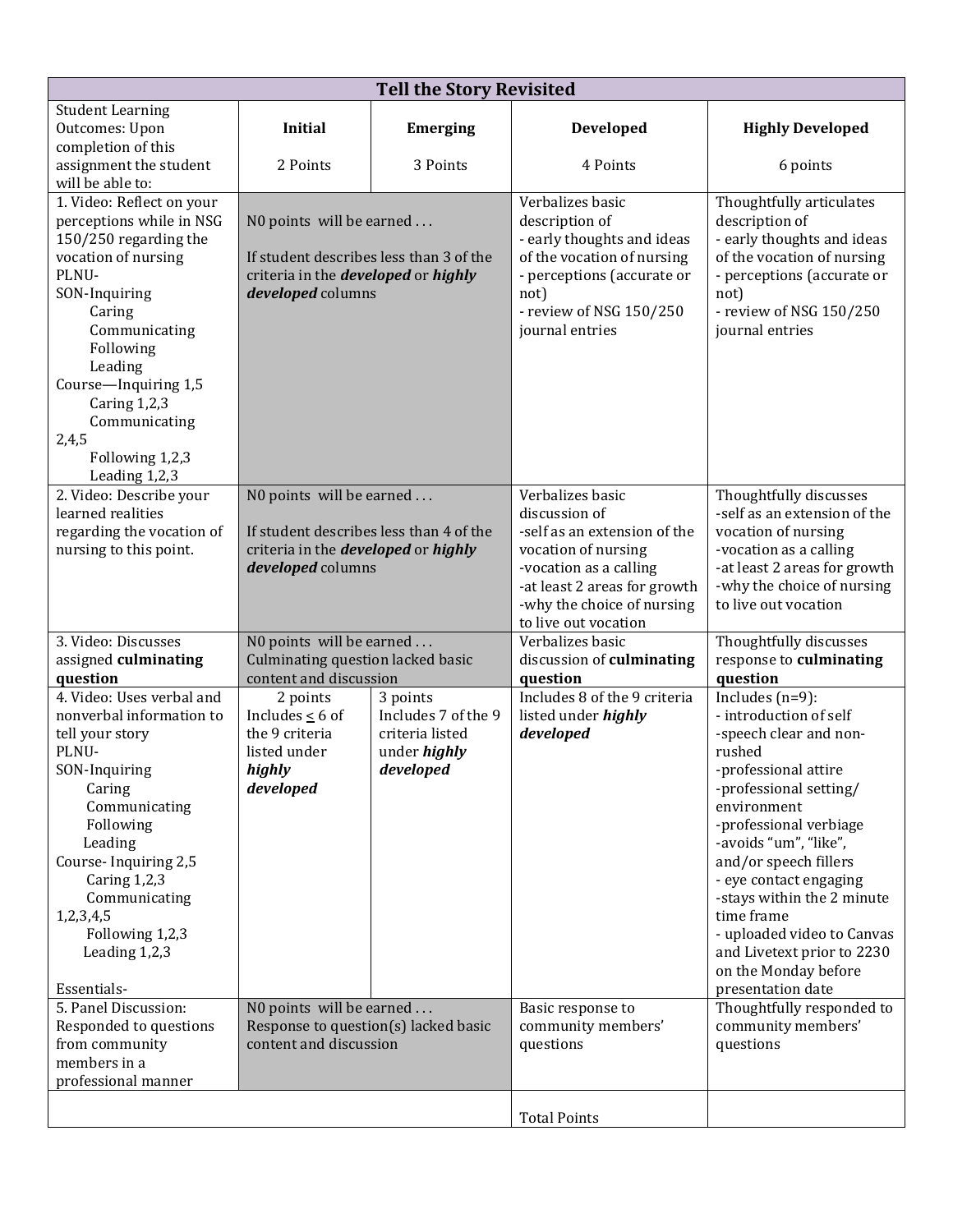#### **LEARNING ACTIVITY #3:** Creative Project Re-visited 24 points possible

**Purpose:** To reflect and apply the Creative Project completed in NSG 150 to the vocation of nursing. Students will "revisit" their purpose and choice of the creative project completed during pre-nursing to reflect on how this project influenced or shaped their ideas for professional nursing practice.

How has the creative project changed? Moving towards transition to professional nursing practice, what does this creative project look like now as you consider the vocation of nursing?

The presentation will occur in a "speed-dating" type format. Students will have 3 minutes to present their project to their peers and will be evaluated by peers and faculty.

Presentation date per course calendar. Post evidence to LiveText by due date assigned.

For points on rubric where "Initial" criteria not met, 0 points will be given for that criterion.

| <b>Student Learning</b>                                                                                                                                                                                                                                                  |                                                                                                                                     |                     |                                                                                                                                                                                                                                                                                                                                         |                                                                                                                                                                                                                                                                                                                                                       |
|--------------------------------------------------------------------------------------------------------------------------------------------------------------------------------------------------------------------------------------------------------------------------|-------------------------------------------------------------------------------------------------------------------------------------|---------------------|-----------------------------------------------------------------------------------------------------------------------------------------------------------------------------------------------------------------------------------------------------------------------------------------------------------------------------------------|-------------------------------------------------------------------------------------------------------------------------------------------------------------------------------------------------------------------------------------------------------------------------------------------------------------------------------------------------------|
| Outcomes: Upon                                                                                                                                                                                                                                                           | <b>Initial</b>                                                                                                                      | <b>Emerging</b>     | <b>Developed</b>                                                                                                                                                                                                                                                                                                                        | <b>Highly Developed</b>                                                                                                                                                                                                                                                                                                                               |
| completion of this                                                                                                                                                                                                                                                       |                                                                                                                                     |                     |                                                                                                                                                                                                                                                                                                                                         |                                                                                                                                                                                                                                                                                                                                                       |
| assignment, the student                                                                                                                                                                                                                                                  | 2 Points                                                                                                                            | <b>3 Points</b>     | 5 points                                                                                                                                                                                                                                                                                                                                | 6 points                                                                                                                                                                                                                                                                                                                                              |
| will be able to:                                                                                                                                                                                                                                                         |                                                                                                                                     |                     |                                                                                                                                                                                                                                                                                                                                         |                                                                                                                                                                                                                                                                                                                                                       |
| 1. Modify the creative<br>project completed in<br><b>NSG 150 to</b><br>demonstrate personal<br>transformation to<br>vocation of nursing<br>PLNU-<br>SON-Communicating<br>Following<br>Leading<br>Course-Communicating 2,3,4<br>Following 1,3<br>Leading 2<br>Essentials- | N0 points will be earned<br>No response to question(s) or lack<br>of basic content and discussion<br>Submitted beyond due date/time |                     | Basic written<br>description of creative<br>project<br>then (NSG 150)<br>$\bullet$<br>now (NSG 480)<br>$\bullet$<br>reflection of the<br>project transformation<br>How has it<br>$\bullet$<br>influenced your<br>nursing vocation?<br>uploaded evidence of<br>creative project to<br><b>Canvas and Livetext</b><br>prior to 2230 on the | Thoughtful written<br>description of creative<br>project<br>then (NSG 150)<br>$\bullet$<br>now (NSG 480)<br>$\bullet$<br>reflection of the<br>project transformation<br>How has it<br>$\bullet$<br>influenced your<br>nursing vocation?<br>uploaded evidence<br>$\bullet$<br>of creative project to<br><b>Canvas and Livetext</b><br>prior to 2230 on |
|                                                                                                                                                                                                                                                                          |                                                                                                                                     |                     | Monday, Nov 17th,<br>before presentation date                                                                                                                                                                                                                                                                                           | the Monday, Nov<br>17 <sup>th</sup> , before<br>presentation date                                                                                                                                                                                                                                                                                     |
| 2. Presents in a                                                                                                                                                                                                                                                         | Includes $\leq 6$ of                                                                                                                | Includes 7 of the   | Includes 8 of the $9$                                                                                                                                                                                                                                                                                                                   | Includes $(n=9)$ :                                                                                                                                                                                                                                                                                                                                    |
| professional manner                                                                                                                                                                                                                                                      | the 9 criteria                                                                                                                      | 9 criteria listed   | criteria listed under                                                                                                                                                                                                                                                                                                                   | - Arrives in a timely                                                                                                                                                                                                                                                                                                                                 |
| using verbal and non-                                                                                                                                                                                                                                                    | listed under                                                                                                                        | under <i>highly</i> | highly developed                                                                                                                                                                                                                                                                                                                        | manner                                                                                                                                                                                                                                                                                                                                                |
| verbal                                                                                                                                                                                                                                                                   | highly                                                                                                                              | developed           |                                                                                                                                                                                                                                                                                                                                         | - introduction of self                                                                                                                                                                                                                                                                                                                                |
| communication                                                                                                                                                                                                                                                            | developed                                                                                                                           |                     |                                                                                                                                                                                                                                                                                                                                         | -speech clear and non-                                                                                                                                                                                                                                                                                                                                |
| PLNU-                                                                                                                                                                                                                                                                    |                                                                                                                                     |                     |                                                                                                                                                                                                                                                                                                                                         | rushed                                                                                                                                                                                                                                                                                                                                                |
| SON-Communicating                                                                                                                                                                                                                                                        |                                                                                                                                     |                     |                                                                                                                                                                                                                                                                                                                                         | -professional attire                                                                                                                                                                                                                                                                                                                                  |
| Following                                                                                                                                                                                                                                                                |                                                                                                                                     |                     |                                                                                                                                                                                                                                                                                                                                         | -professional setting/                                                                                                                                                                                                                                                                                                                                |
| Leading<br>Course-Communicating 2,3,4                                                                                                                                                                                                                                    |                                                                                                                                     |                     |                                                                                                                                                                                                                                                                                                                                         | environment                                                                                                                                                                                                                                                                                                                                           |
| Following 1,2                                                                                                                                                                                                                                                            |                                                                                                                                     |                     |                                                                                                                                                                                                                                                                                                                                         | -professional verbiage                                                                                                                                                                                                                                                                                                                                |
| Leading 1,2,3                                                                                                                                                                                                                                                            |                                                                                                                                     |                     |                                                                                                                                                                                                                                                                                                                                         | -avoids "um", "like",                                                                                                                                                                                                                                                                                                                                 |
| Essentials                                                                                                                                                                                                                                                               |                                                                                                                                     |                     |                                                                                                                                                                                                                                                                                                                                         | and/or speech fillers                                                                                                                                                                                                                                                                                                                                 |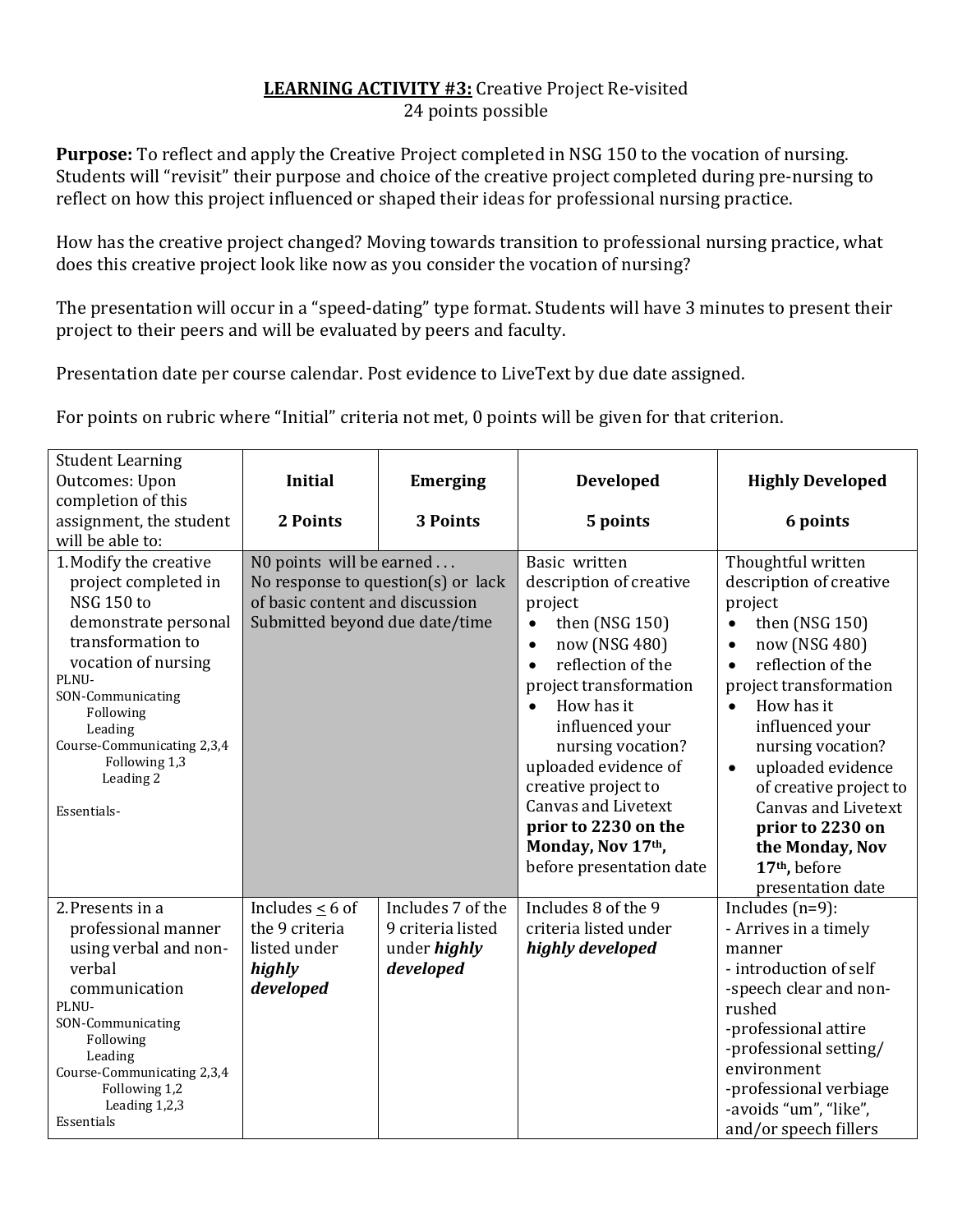|                                                                                                                                                                                                   |                                                                                            |                                                                                                                                                                                           | - eye contact engaging<br>-stays within the 3<br>minute time frame                                                                                                                                                                                                                                                                                                                                                                                                                                                                             |
|---------------------------------------------------------------------------------------------------------------------------------------------------------------------------------------------------|--------------------------------------------------------------------------------------------|-------------------------------------------------------------------------------------------------------------------------------------------------------------------------------------------|------------------------------------------------------------------------------------------------------------------------------------------------------------------------------------------------------------------------------------------------------------------------------------------------------------------------------------------------------------------------------------------------------------------------------------------------------------------------------------------------------------------------------------------------|
| 3.Dresses in a<br>professional manner<br>PLNU-<br>SON-Caring<br>Communicating<br>Following<br>Leading<br>Course-Caring 1,2,3<br>Communicating 2,4<br>Following 1,2,3<br>Leading 1,2<br>Essentials | N0 points will be earned<br>Response to question(s) lacked<br>basic content and discussion | Professional attire was<br>worn and included 7-8<br>of 9                                                                                                                                  | Professional attire was<br>worn and included:<br>-Clean, wrinkle-free and<br>loose-fitting clothing<br>- Closed-toe shoes and<br>socks/hose, no flip-flops<br>or sandals<br>- Shirts do not expose<br>cleavage, chest or<br>midriff<br>- Skirt length is no more<br>than 2 inches above the<br>knee<br>-Slacks/pants are non-<br>denim<br>- Undergarments are not<br>visible<br>- Conservative jewelry is<br>worn. Only one pair of<br>stud earrings to the ear<br>lobe<br>- Hair is unadventurous.<br>styled and neat<br>- No visible tattoos |
| 4. Participates in peer<br>evaluation<br><b>PLNU - Serving</b><br><b>SON- Communicating</b><br><b>Course-Com1</b><br><b>Essentials-I4</b>                                                         |                                                                                            | Provides well-thought<br>out, constructive written<br>feedback to two (2)<br>assigned peer<br>presenters including<br>3 areas of strength<br>$\bullet$<br>3 areas for growth<br>$\bullet$ |                                                                                                                                                                                                                                                                                                                                                                                                                                                                                                                                                |
| <b>Subtotal</b>                                                                                                                                                                                   |                                                                                            | <b>Total Points for Project:</b>                                                                                                                                                          |                                                                                                                                                                                                                                                                                                                                                                                                                                                                                                                                                |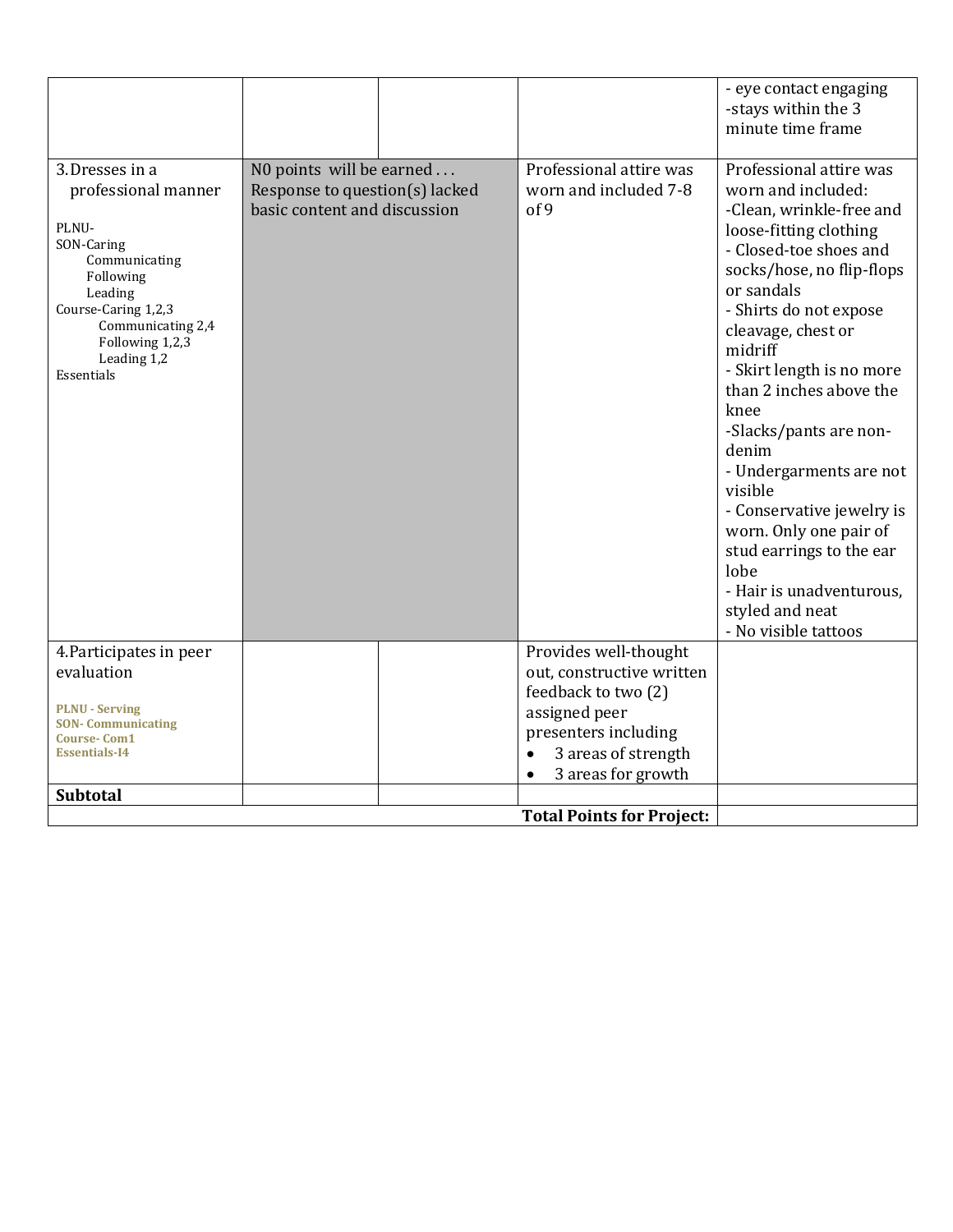## **Wednesday, September 2, 2015**

TOPIC: Course Introduction Nursing as Vocation

**Student Learning Outcomes:** Upon completion of this class, using assigned readings, classroom discussion and activities, the student will be able to:

- 1. Introduce self to professor and peers
- 2. Describe course format and requirements
- 3. Self-reflect on:
	- professional practice
	- life-long learning
	- nursing as a vocation

**Preparation**: Bring syllabus, required text, planners **Text:** Shelly & Miller, p. 245-253.

## **Wednesday, September 9, 2015**

**\_\_\_\_\_\_\_\_\_\_\_\_\_\_\_\_\_\_\_\_\_\_\_\_\_\_\_\_\_\_\_\_\_\_\_\_\_\_\_\_\_\_\_\_\_\_\_\_\_\_\_\_\_\_\_\_\_\_\_\_\_\_\_\_\_\_\_\_\_\_\_\_\_\_\_\_\_\_\_\_\_\_\_\_\_\_\_\_\_\_\_\_\_\_**

TOPIC: "Working Towards Shalom".

**Student Learning Outcomes:** Upon completion of this class, using assigned readings, classroom discussion and activities, the student will be able to:

- 1. Incorporate ethics and values as essential to providing care and compassion to all people.
- 2. Verbalize the importance of following rules and guidelines established by regulatory agencies as critical to quality and safety in clinical practice.
- 3. Articulate how holistic care is the highlight of professional nursing practice.

#### **Preparation:**

**Text:** Shelly & Miller, Chapter 10, "Working Towards Shalom".

## **Wednesday, September 16, 2015**

**\_\_\_\_\_\_\_\_\_\_\_\_\_\_\_\_\_\_\_\_\_\_\_\_\_\_\_\_\_\_\_\_\_\_\_\_\_\_\_\_\_\_\_\_\_\_\_\_\_\_\_\_\_\_\_\_\_\_\_\_\_\_\_\_\_\_\_\_\_\_\_\_\_\_\_\_\_\_\_\_\_\_\_\_\_\_\_\_\_\_\_\_\_\_\_\_\_\_**

Topic: per NSG 470 syllabus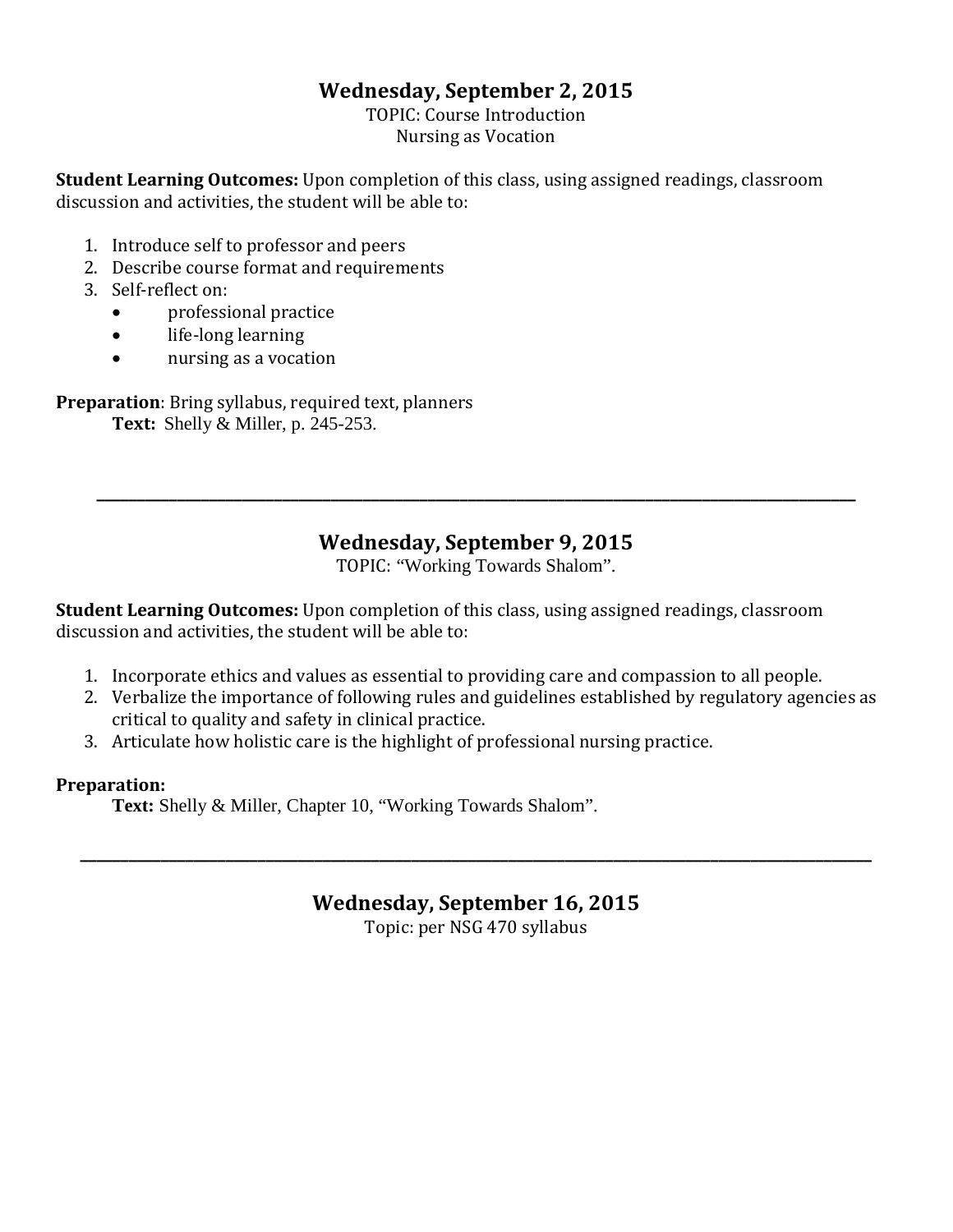## **\_\_\_\_\_\_\_\_\_\_\_\_\_\_\_\_\_\_\_\_\_\_\_\_\_\_\_\_\_\_\_\_\_\_\_\_\_\_\_\_\_\_\_\_\_\_\_\_\_\_\_\_\_\_\_\_\_\_\_\_\_\_\_\_\_\_\_\_\_\_\_\_\_\_\_\_\_\_\_\_\_\_\_\_\_\_\_\_\_\_ Wednesday, September 23, 2015**

TOPIC: The Unseen Environment

**Student Learning Outcomes:** Upon completion of this class, using assigned readings, classroom discussion and activities, the student will be able to:

- 1. Articulate how verbal and non-verbal communication skills are essential to providing quality patient care.
- 2. Describe how advocacy is crucial for professional nursing practice.
- 3. Articulate the awareness of the *unseen environment* on the holistic nursing care.
- 4. Reflect upon how self-care practices affect care of the client/patient.

**Preparation:** Shelly & Miller, Chapter 8, "The Unseen Environment".

**Wednesday, September 30, 2015**

**\_\_\_\_\_\_\_\_\_\_\_\_\_\_\_\_\_\_\_\_\_\_\_\_\_\_\_\_\_\_\_\_\_\_\_\_\_\_\_\_\_\_\_\_\_\_\_\_\_\_\_\_\_\_\_\_\_\_\_\_\_\_\_\_\_\_\_\_\_\_\_\_\_\_\_\_\_\_\_\_\_\_\_\_\_\_\_\_\_\_\_\_\_\_\_\_\_\_\_\_**

TOPIC: Per NSG470 Syllabus

**\_\_\_\_\_\_\_\_\_\_\_\_\_\_\_\_\_\_\_\_\_\_\_\_\_\_\_\_\_\_\_\_\_\_\_\_\_\_\_\_\_\_\_\_\_\_\_\_\_\_\_\_\_\_\_\_\_\_\_\_\_\_\_\_\_\_\_\_\_\_\_\_\_\_\_\_\_\_\_\_\_\_\_\_\_\_\_\_\_\_\_\_\_\_\_\_\_\_\_\_\_\_\_\_**

## **Wednesday, October 7, 2015 \*\* No Nursing Classes – Faculty Retreat\*\***

# **Wednesday, October 14, 2015** TOPIC: *Tell the Story*

**\_\_\_\_\_\_\_\_\_\_\_\_\_\_\_\_\_\_\_\_\_\_\_\_\_\_\_\_\_\_\_\_\_\_\_\_\_\_\_\_\_\_\_\_\_\_\_\_\_\_\_\_\_\_\_\_\_\_\_\_\_\_\_\_\_\_\_\_\_\_\_\_\_\_\_\_\_\_\_\_\_\_\_\_\_\_\_\_\_\_**

**Group 1**

**\_\_\_\_\_\_\_\_\_\_\_\_\_\_\_\_\_\_\_\_\_\_\_\_\_\_\_\_\_\_\_\_\_\_\_\_\_\_\_\_\_\_\_\_\_\_\_\_\_\_\_\_\_\_\_\_\_\_\_\_\_\_\_\_\_\_\_\_\_\_\_\_\_\_\_\_\_\_\_\_\_\_\_\_\_**

**Student Learning Outcomes:** Upon completion of this class, using assigned readings, classroom discussion and activities, the student will be able to:

- 1. Reflect on perceptions while in NSG 150/250 regarding the vocation of nursing
- 2. Describe learned realities regarding the vocation of nursing to this point.
- 3. Discuss assigned **culminating question**
- 4. Use verbal and nonverbal information to *Tell The Story*
- 5. Respond to questions from community members in a professional manner
- 6. Upload evidence of this project/revisited project to LiveText

**Preparation:** Group 1 (See *Tell the Story* Rubric)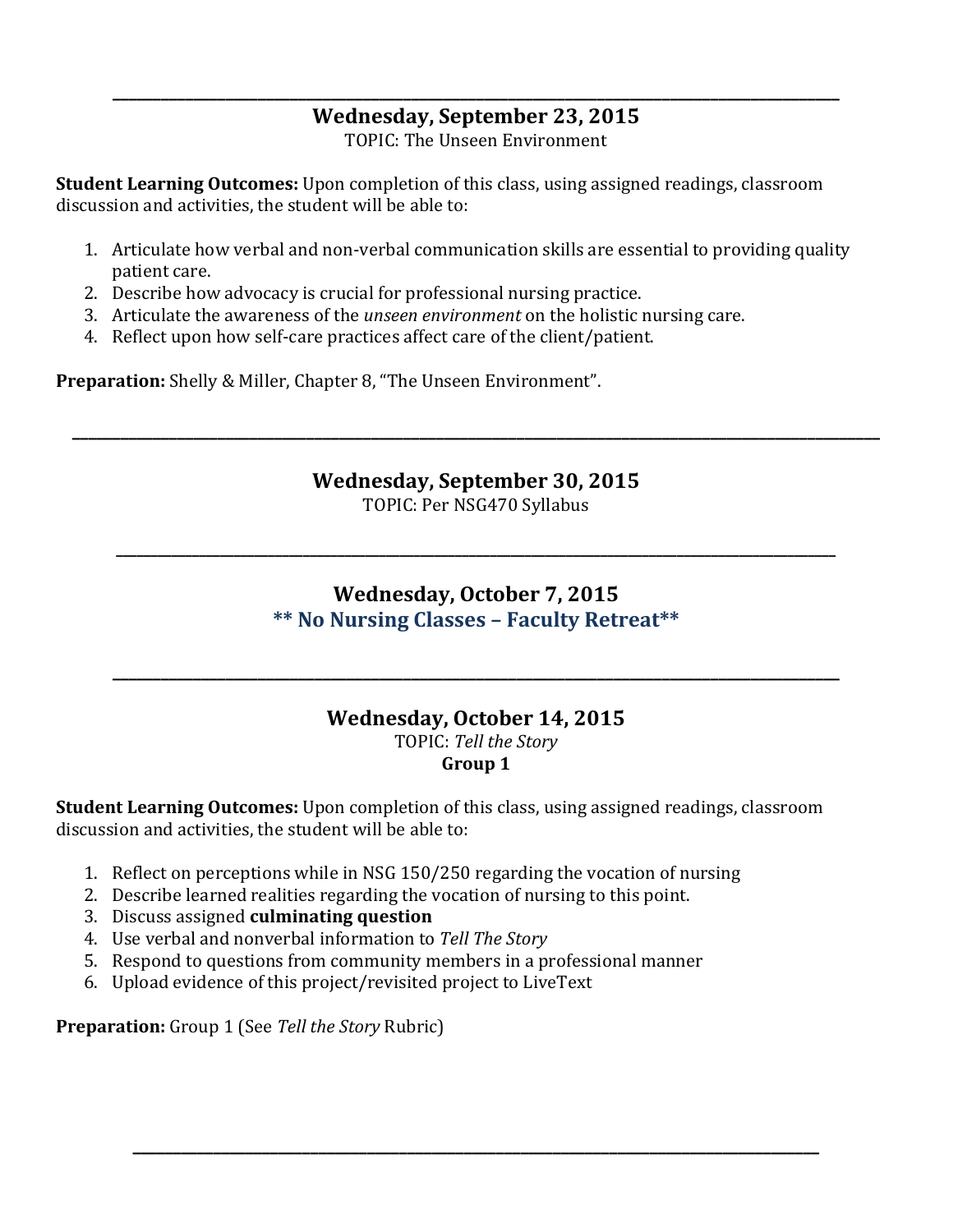#### **Wednesday, October 21, 2015** TOPIC: *Tell the Story* **Group 2**

**Student Learning Outcomes:** Upon completion of this class, using assigned readings, classroom discussion and activities, the student will be able to:

- 1. Reflect on perceptions while in NSG 150/250 regarding the vocation of nursing
- 2. Describe learned realities regarding the vocation of nursing to this point.
- 3. Discuss assigned **culminating question**
- 4. Use verbal and nonverbal information to *Tell The Story*
- 5. Respond to questions from community members in a professional manner
- 6. Upload evidence of this project/revisited project to LiveText

**Preparation:** Group 2 (See *Tell the Story* Rubric)

#### \_\_\_\_\_\_\_\_\_\_\_\_\_\_\_\_\_\_\_\_\_\_\_\_\_\_\_\_\_\_\_\_\_\_\_\_\_\_\_\_\_\_\_\_\_\_\_\_\_\_\_\_\_\_\_\_\_\_\_\_\_\_\_\_\_\_\_\_\_\_\_\_\_\_\_\_\_\_\_\_\_\_\_\_\_\_\_\_\_\_\_\_\_\_\_\_\_\_\_\_\_\_\_\_\_\_ **Wednesday, October 28, 2015** TOPIC: *Tell the Story* **Group 3**

**Student Learning Outcomes:** Upon completion of this class, using assigned readings, classroom discussion and activities, the student will be able to:

- 1. Reflect on perceptions while in NSG 150/250 regarding the vocation of nursing
- 2. Describe learned realities regarding the vocation of nursing to this point.
- 3. Discuss assigned **culminating question**
- 4. Use verbal and nonverbal information to *Tell The Story*
- 5. Respond to questions from community members in a professional manner
- 6. Upload evidence of this project/revisited project to LiveText

**Preparation:** Group 3 (See *Tell the Story* Rubric)

#### **Wednesday, November 4, 2015** TOPIC: *Tell the Story* **Group 4**

**\_\_\_\_\_\_\_\_\_\_\_\_\_\_\_\_\_\_\_\_\_\_\_\_\_\_\_\_\_\_\_\_\_\_\_\_\_\_\_\_\_\_\_\_\_\_\_\_\_\_\_\_\_\_\_\_\_\_\_\_\_\_\_\_\_\_\_\_\_\_\_\_\_\_\_\_\_\_\_\_\_\_\_\_\_\_\_\_\_\_\_\_\_\_\_\_\_\_**

**Student Learning Outcomes:** Upon completion of this class, using assigned readings, classroom discussion and activities, the student will be able to:

- 1. Reflect on perceptions while in NSG 150/250 regarding the vocation of nursing
- 2. Describe learned realities regarding the vocation of nursing to this point.
- 3. Discuss assigned **culminating question**
- 4. Use verbal and nonverbal information to *Tell The Story*
- 5. Respond to questions from community members in a professional manner
- 6. Upload evidence of this project/revisited project to LiveText

**Preparation:** Group 4 (See *Tell the Story* Rubric)